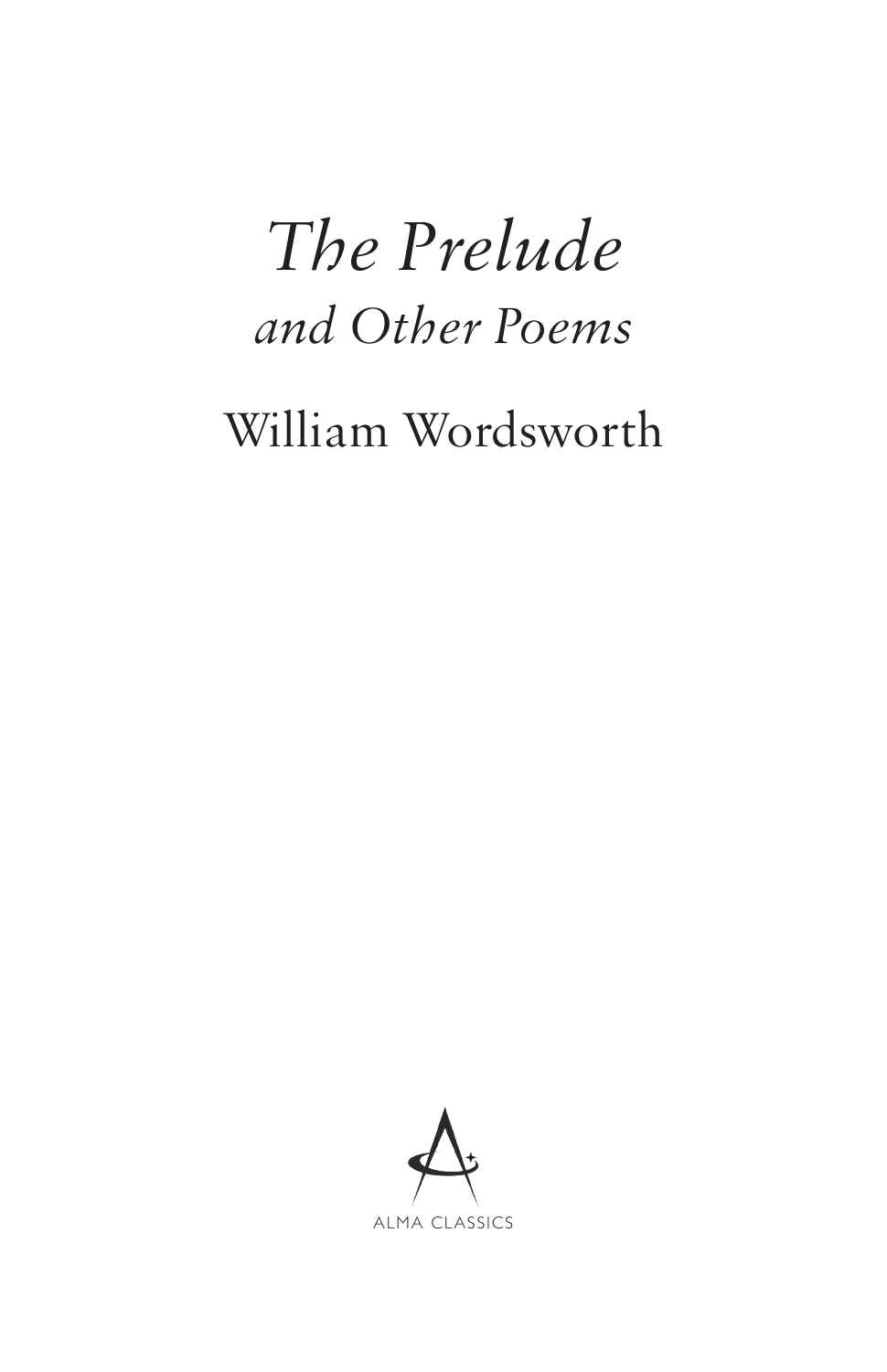alma classics an imprint of

Alma BOOKS Ltd 3 Castle Yard Richmond Surrey TW10 6TF United Kingdom www.almaclassics.com

This collection first published by Alma Classics in 2019

Notes, Edited Text and Extra Material © Alma Books Ltd

Cover design: William Dady

Printed in the United Kingdom by CPI Group (UK) Ltd, Croydon CR0 4YY

isbn: 978-1-84749-750-5

All rights reserved. No part of this publication may be reproduced, stored in or introduced into a retrieval system, or transmitted, in any form or by any means (electronic, mechanical, photocopying, recording or otherwise), without the prior written permission of the publisher. This book is sold subject to the condition that it shall not be resold, lent, hired out or otherwise circulated without the express prior consent of the publisher.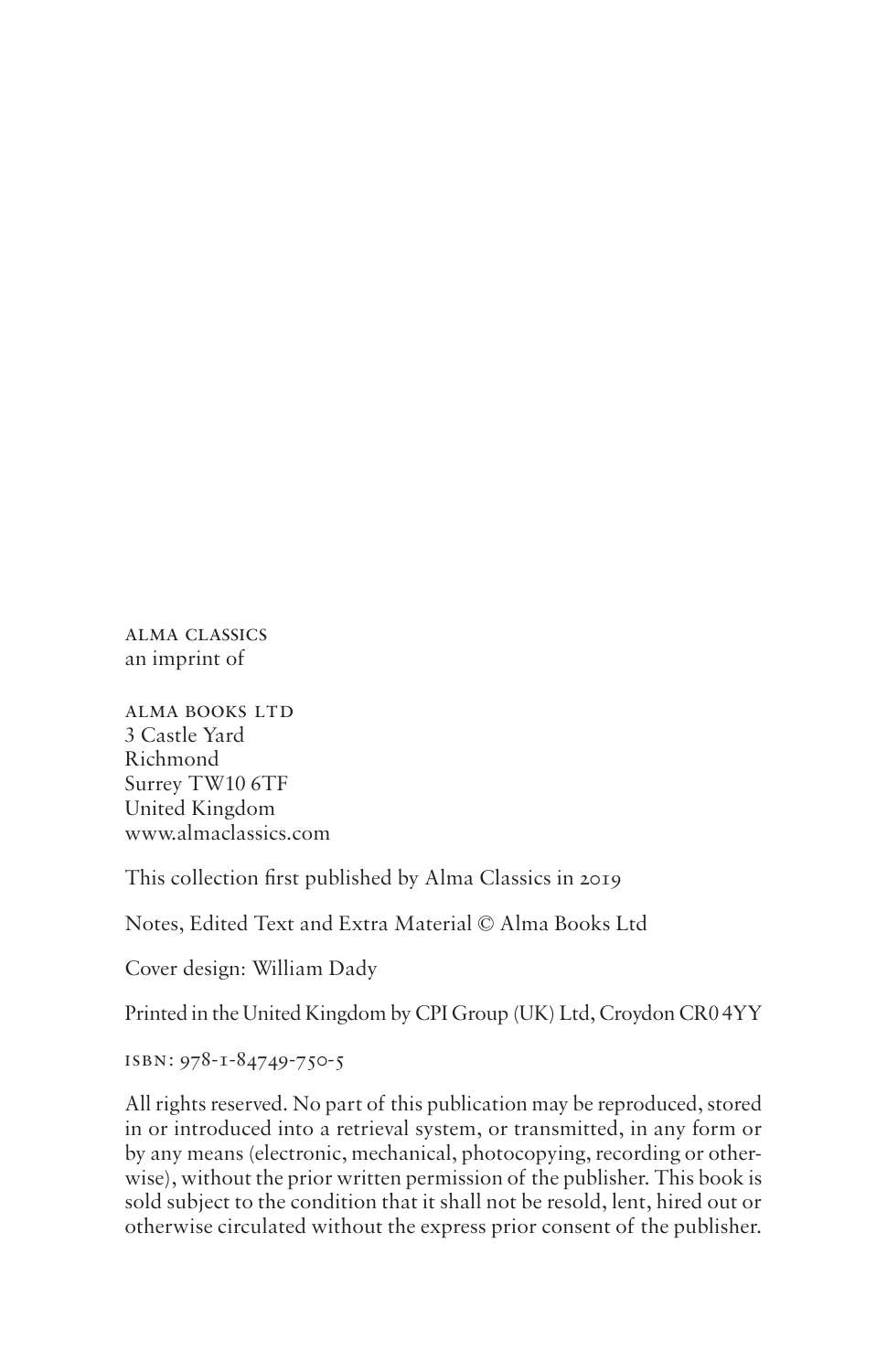### *Contents*

| The Prelude and Other Poems       | I   |
|-----------------------------------|-----|
| THE PRELUDE                       | 3   |
| <b>Book First</b>                 | 7   |
| <b>Book Second</b>                | 26  |
| <b>Book Third</b>                 | 40  |
| Book Fourth                       | 59  |
| Book Fifth                        | 73  |
| <b>Book Sixth</b>                 | 91  |
| <b>Book Seventh</b>               | II4 |
| Book Eighth                       | 137 |
| <b>Book Ninth</b>                 | 158 |
| <b>Book Tenth</b>                 | 176 |
| <b>Book Eleventh</b>              | 194 |
| Book Twelfth                      | 208 |
| <b>Book Thirteenth</b>            | 2I8 |
| <b>Book Fourteenth</b>            | 230 |
| <b>SELECTED POEMS</b>             | 245 |
| The Female Vagrant                | 247 |
| Goody Blake and Harry Gill        | 256 |
| Lines Written in Early Spring     | 26I |
| The Idiot Boy                     | 262 |
| Lines Written near Richmond, upon | 278 |
| the Thames, at Evening            |     |
| <i>Expostulation and Reply</i>    | 280 |
| The Tables Turned                 | 282 |
| Old Man Travelling                | 284 |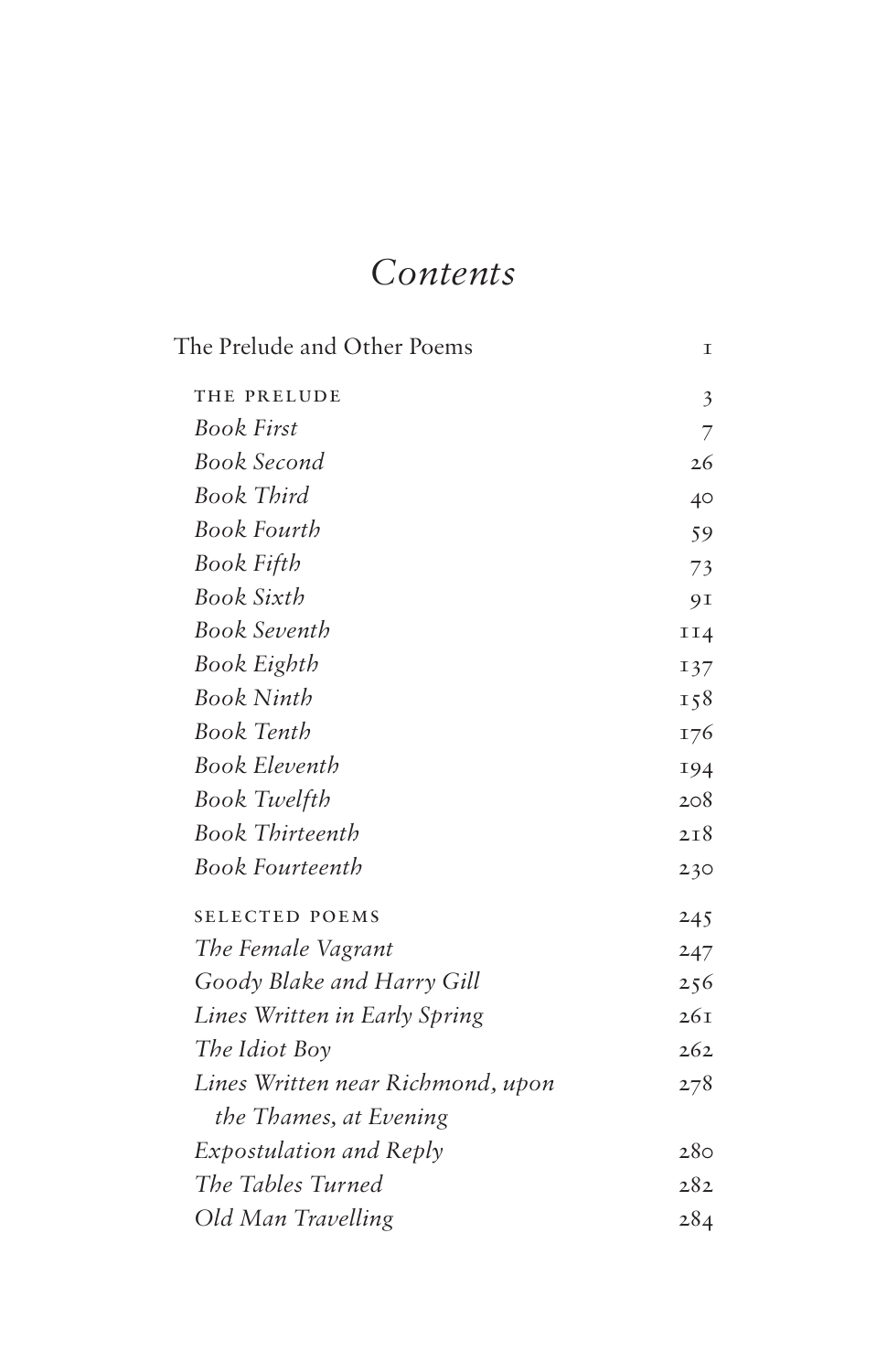| Lines Written a Few Miles above Tintern    | 285 |
|--------------------------------------------|-----|
| Abbey, on Revisiting the Banks of the      |     |
| Wye during a Tour, July 13th, 1798         |     |
| The Old Cumberland Beggar                  | 290 |
| "Strange Fits of Passion I Have Known"     | 296 |
| Song                                       | 298 |
| "A Slumber Did My Spirit Seal"             | 299 |
| "Three Years She Grew in Sun and Shower"   | 300 |
| "I Travelled among Unknown Men"            | 302 |
| Michael                                    | 303 |
| To a Butterfly                             | 317 |
| To the Cuckoo                              | 318 |
| "My Heart Leaps up when I Behold"          | 320 |
| "Among All Lovely Things My Love Had Been" | 32I |
| Resolution and Independence                | 322 |
| Composed upon Westminster Bridge,          | 327 |
| Sept. 3, 1803                              |     |
| "It Is a Beauteous Evening, Calm and Free" | 328 |
| London, 1802                               | 329 |
| The Excursion                              | 330 |
| "She Was a Phantom of Delight"             | 360 |
| "I Wandered Lonely as a Cloud"             | 361 |
| "Surprised by Joy, Impatient as the Wind"  | 362 |
| Note on the Text                           | 363 |
| <b>Notes</b>                               | 363 |
| Extra Material                             | 391 |
| William Wordsworth's Life                  | 393 |
| William Wordsworth's Works                 | 402 |
| Select Bibliography                        | 408 |
| Index of Titles and First Lines            | 409 |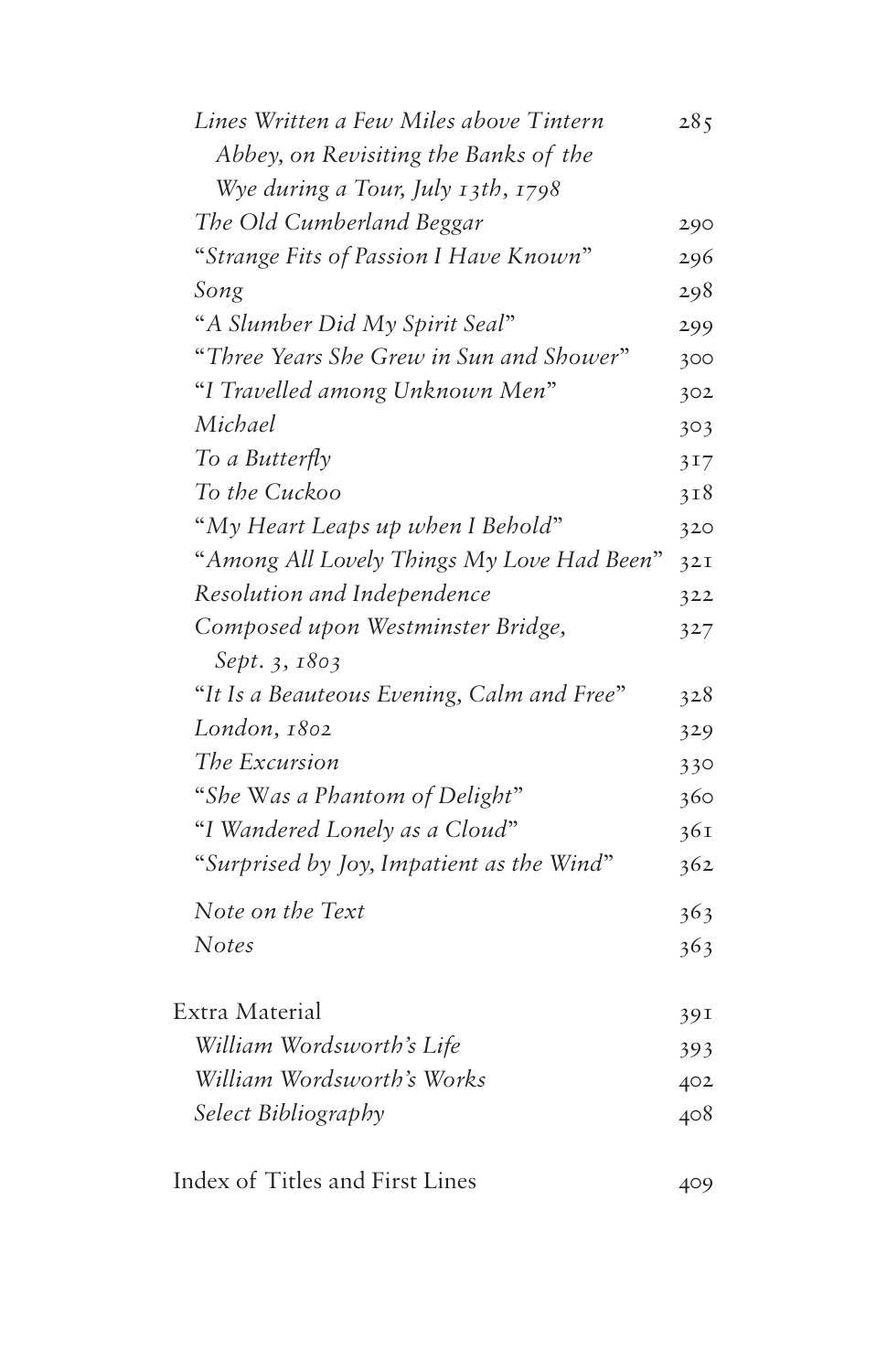## *The Prelude and Other Poems*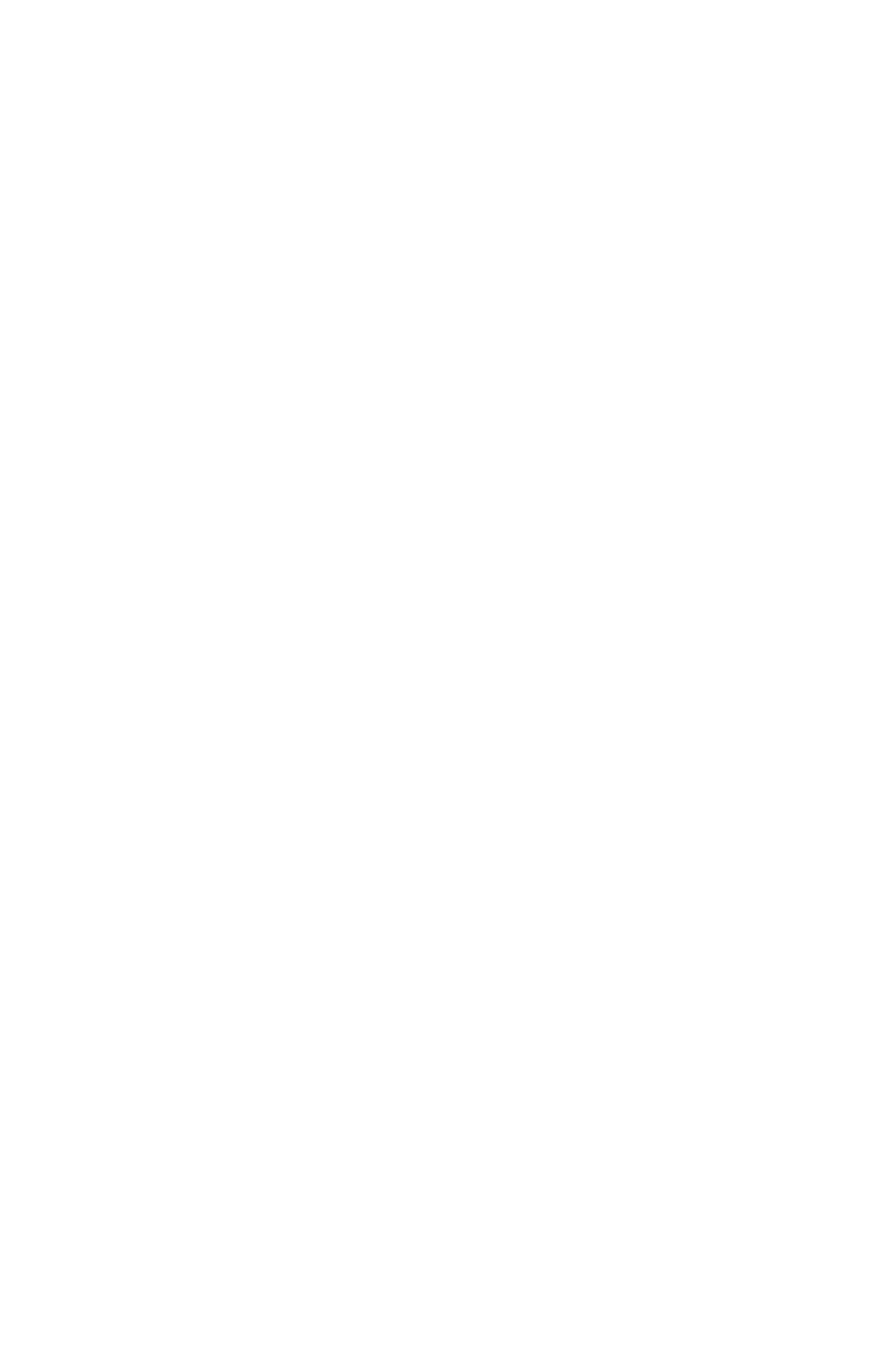## The Prelude\*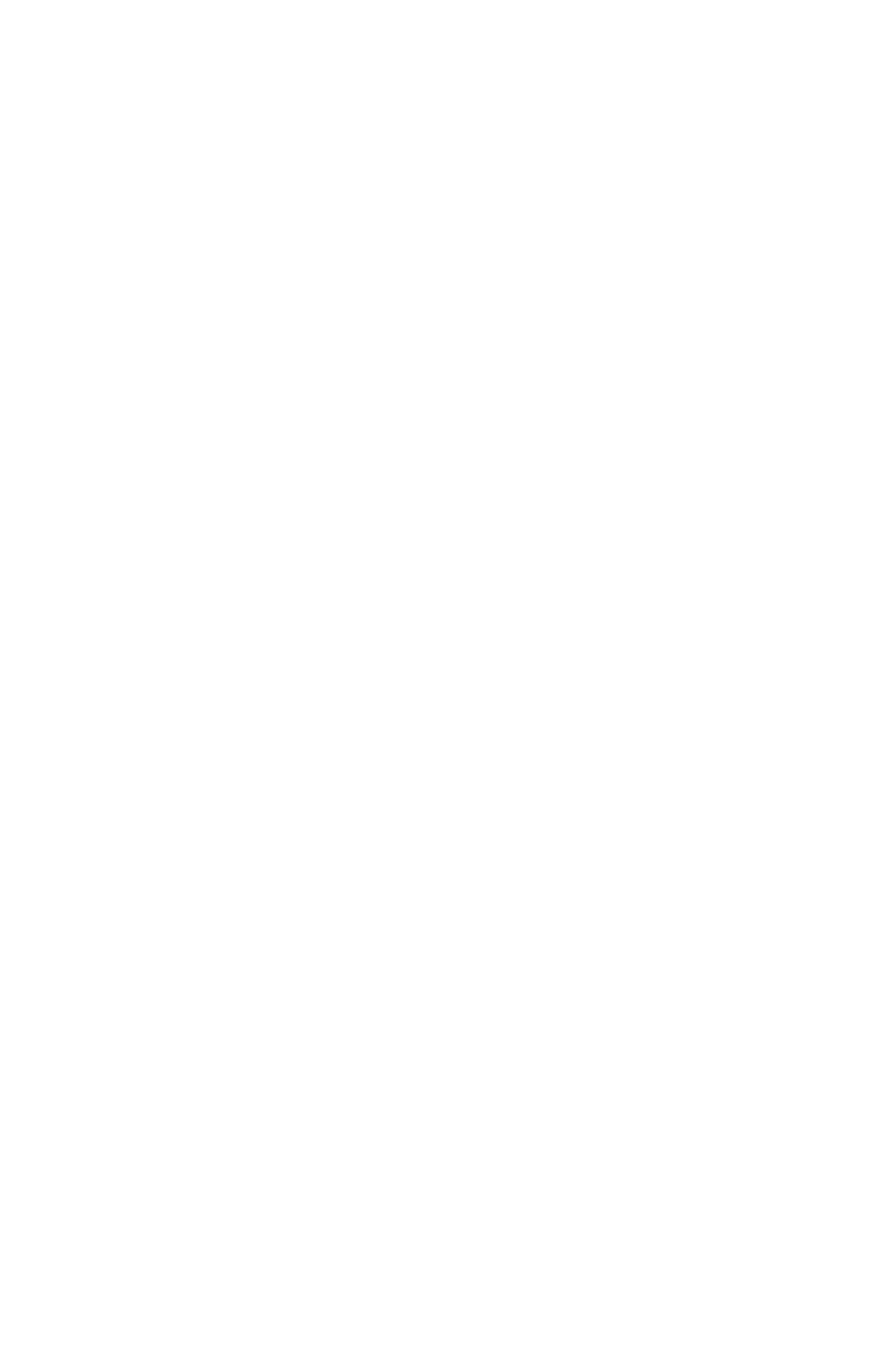### Advertisement

The following poem was commenced in the beginning of the year 1799 and completed in the summer of 1805.

The design and occasion of the work are described by the author in his preface to *The Excursion*, first published in 1814, where he thus speaks:

"Several years ago, when the author retired to his native mountains with the hope of being enabled to construct a literary work that might live, it was a reasonable thing that he should take a review of his own mind and examine how far nature and education had qualified him for such an employment.

"As subsidiary to this preparation, he undertook to record, in verse, the origin and progress of his own powers, as far as he was acquainted with them.

"That work, addressed to a dear friend most distinguished for his knowledge and genius, and to whom the author's intellect is deeply indebted, has been long finished, and the result of the investigation which gave rise to it was a determination to compose a philosophical poem containing views of man, nature and society, and to be entitled *The Recluse* – as having for its principal subject the sensations and opinions of a poet living in retirement.

"The preparatory poem is biographical and conducts the history of the author's mind to the point when he was emboldened to hope that his faculties were sufficiently matured for entering upon the arduous labour which he had proposed to himself, and the two works have the same kind of relation to each other, if he may so express himself, as the antechapel has to the body of a Gothic church. Continuing this allusion, he may be permitted to add that his minor pieces, which have been long before the public, when they shall be properly arranged, will be found by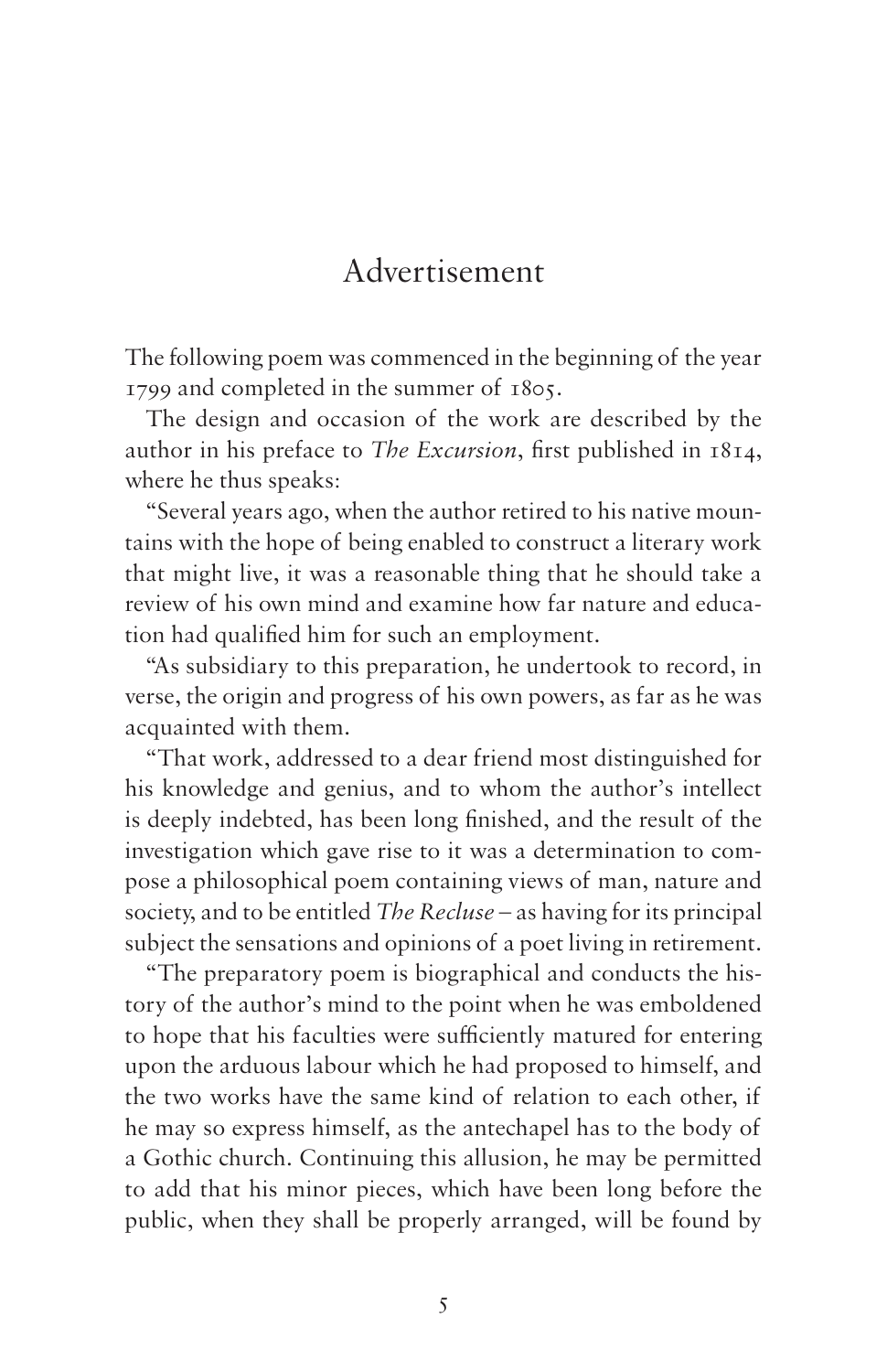the attentive reader to have such connection with the main work as may give them claim to be likened to the little cells, oratories and sepulchral recesses ordinarily included in those edifices."

Such was the author's language in the year 1814.

It will thence be seen that the present poem was intended to be introductory to *The Recluse*, and that *The Recluse*, if completed, would have consisted of three parts. Of these, the second part alone, viz., *The Excursion*, was finished and given to the world by the author.

The first book of the first part of *The Recluse* still remains in manuscript, but the third part was only planned. The materials of which it would have been formed have, however, been incorporated, for the most part, in the author's other publications, written subsequently to *The Excursion*.

The friend to whom the present poem is addressed was the late Samuel Taylor Coleridge, who was resident in Malta, for the restoration of his health, when the greater part of it was composed.

Mr Coleridge read a considerable portion of the poem while he was abroad, and his feelings, on hearing it recited by the author (after his return to his own country), are recorded in his verses addressed to Mr Wordsworth, which will be found in the *Sibylline Leaves*, p. 197, ed. 1817, or *Poetical Works* by S.T. Coleridge, vol. i., p. 206.

> – Rydal Mount, July  $13th$ ,  $1850$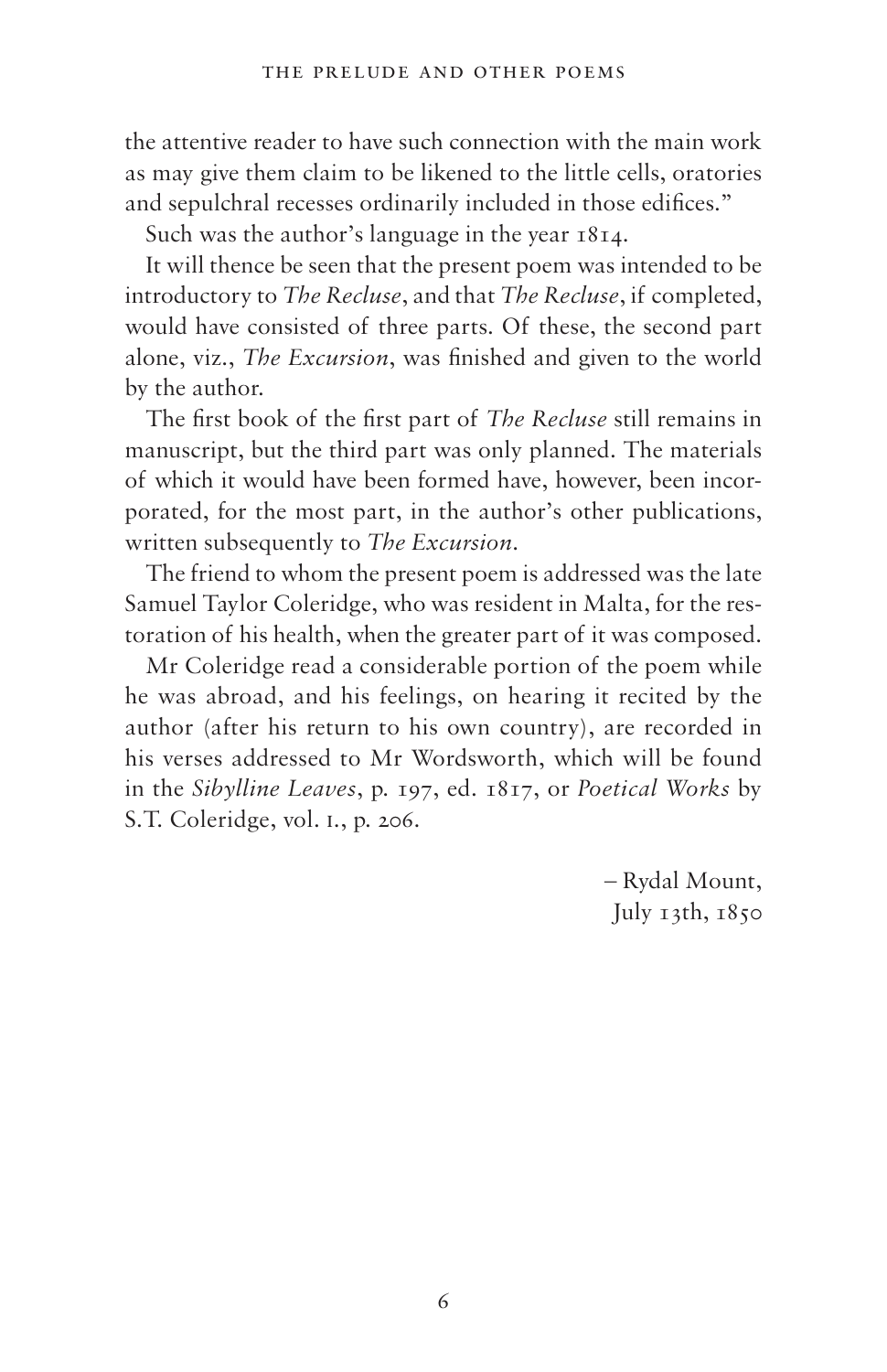### Book First

#### Introduction – Childhood and School time

Oh, there is blessing in this gentle breeze, A visitant that while he fans my cheek Doth seem half-conscious of the joy he brings From the green fields and from yon azure sky. Whate'er his mission, the soft breeze can come To none more grateful than to me, escaped From the vast city, where I long had pined A discontented sojourner – now free, Free as a bird to settle where I will. What dwelling shall receive me? In what vale  $10$ Shall be my harbour? Underneath what grove Shall I take up my home? And what clear stream Shall with its murmur lull me into rest? The earth is all before me. With a heart Joyous, nor scared at its own liberty, I look about – and should the chosen guide Be nothing better than a wandering cloud, I cannot miss my way.\* I breathe again! Trances of thought and mountings of the mind Come fast upon me: it is shaken off, 20 That burthen of my own unnatural self, The heavy weight of many a weary day Not mine, and such as were not made for me. Long months of peace (if such bold word accord With any promises of human life),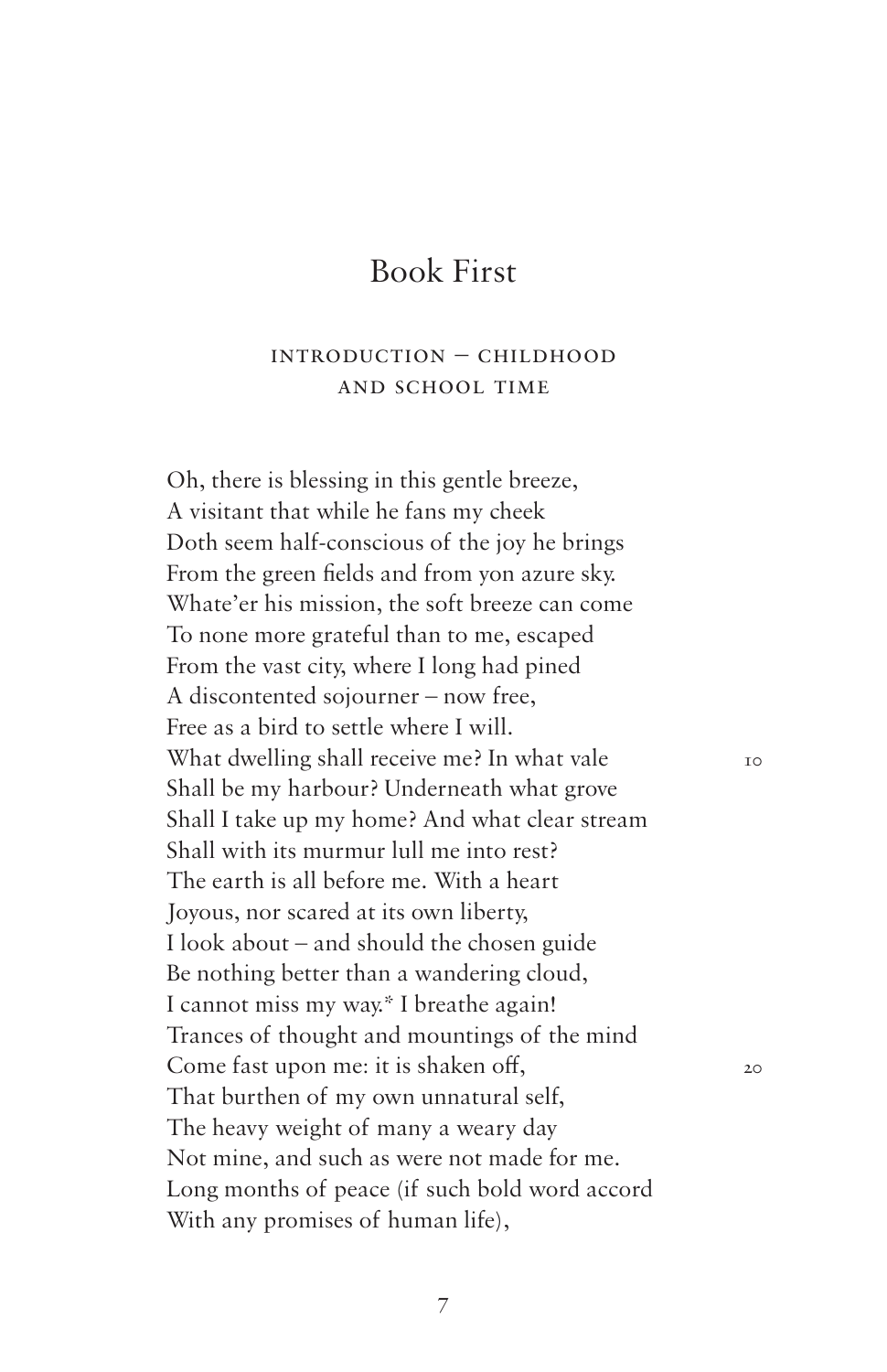#### the prelude and other poems

Long months of ease and undisturbed delight Are mine in prospect; whither shall I turn, By road or pathway, or through trackless field, Up hill or down, or shall some floating thing Upon the river point me out my course?  $30$ 

Dear Liberty! Yet what would it avail But for a gift that consecrates the joy? For I, methought, while the sweet breath of heaven Was blowing on my body, felt within A correspondent breeze that gently moved With quickening virtue, but is now become A tempest, a redundant energy, Vexing its own creation. Thanks to both, And their congenial powers, that while they join In breaking up a long-continued frost, Bring with them vernal promises, the hope Of active days urged on by flying hours – Days of sweet leisure, taxed with patient thought Abstruse, nor wanting punctual service high, Matins and vespers of harmonious verse!

Thus – O friend! – did I, not used to make A present joy the matter of a song, Pour forth that day my soul in measured strains That would not be forgotten, and are here Recorded: to the open fields I told  $50$ A prophecy – poetic numbers came Spontaneously to clothe in priestly robe A renovated spirit singled out, Such hope was mine, for holy services. My own voice cheered me, and, far more, the mind's Internal echo of the imperfect sound; To both I listened, drawing from them both A cheerful confidence in things to come.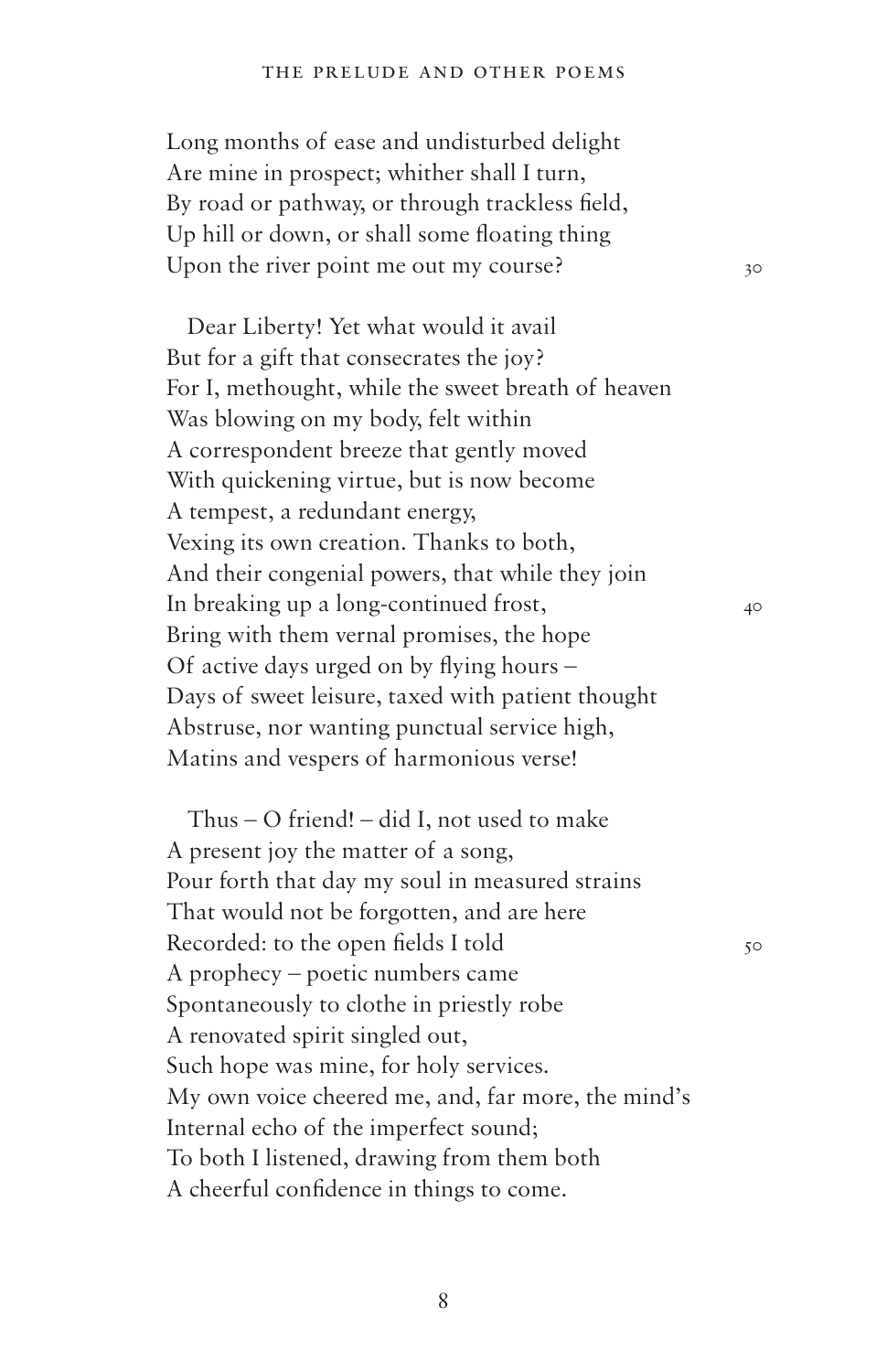Content and not unwilling now to give A respite to this passion, I paced on  $60$ With brisk and eager steps, and came, at length, To a green shady place where down I sat Beneath a tree, slackening my thoughts by choice, And settling into gentler happiness. 'Twas autumn, and a clear and placid day, With warmth, as much as needed, from a sun Two hours declined towards the west – a day With silver clouds and sunshine on the grass, And in the sheltered and the sheltering grove A perfect stillness. Many were the thoughts  $70$ Encouraged and dismissed, till choice was made Of a known vale, whither my feet should turn, Nor rest till they had reached the very door Of the one cottage which methought I saw. No picture of mere memory ever looked So fair, and while upon the fancied scene I gazed with growing love, a higher power Than fancy gave assurance of some work Of glory there forthwith to be begun – Perhaps too there performed. Thus long I mused,  $\frac{80}{20}$ Nor e'er lost sight of what I mused upon, Save when, amid the stately grove of oaks, Now here, now there, an acorn, from its cup Dislodged, through sere leaves rustled, or at once To the bare earth dropped with a startling sound. From that soft couch I rose not till the sun Had almost touched the horizon. Casting then A backward glance upon the curling cloud Of city smoke, by distance ruralized, Keen as a truant or a fugitive, But as a pilgrim resolute, I took, Even with the chance equipment of that hour, The road that pointed toward the chosen vale. It was a splendid evening, and my soul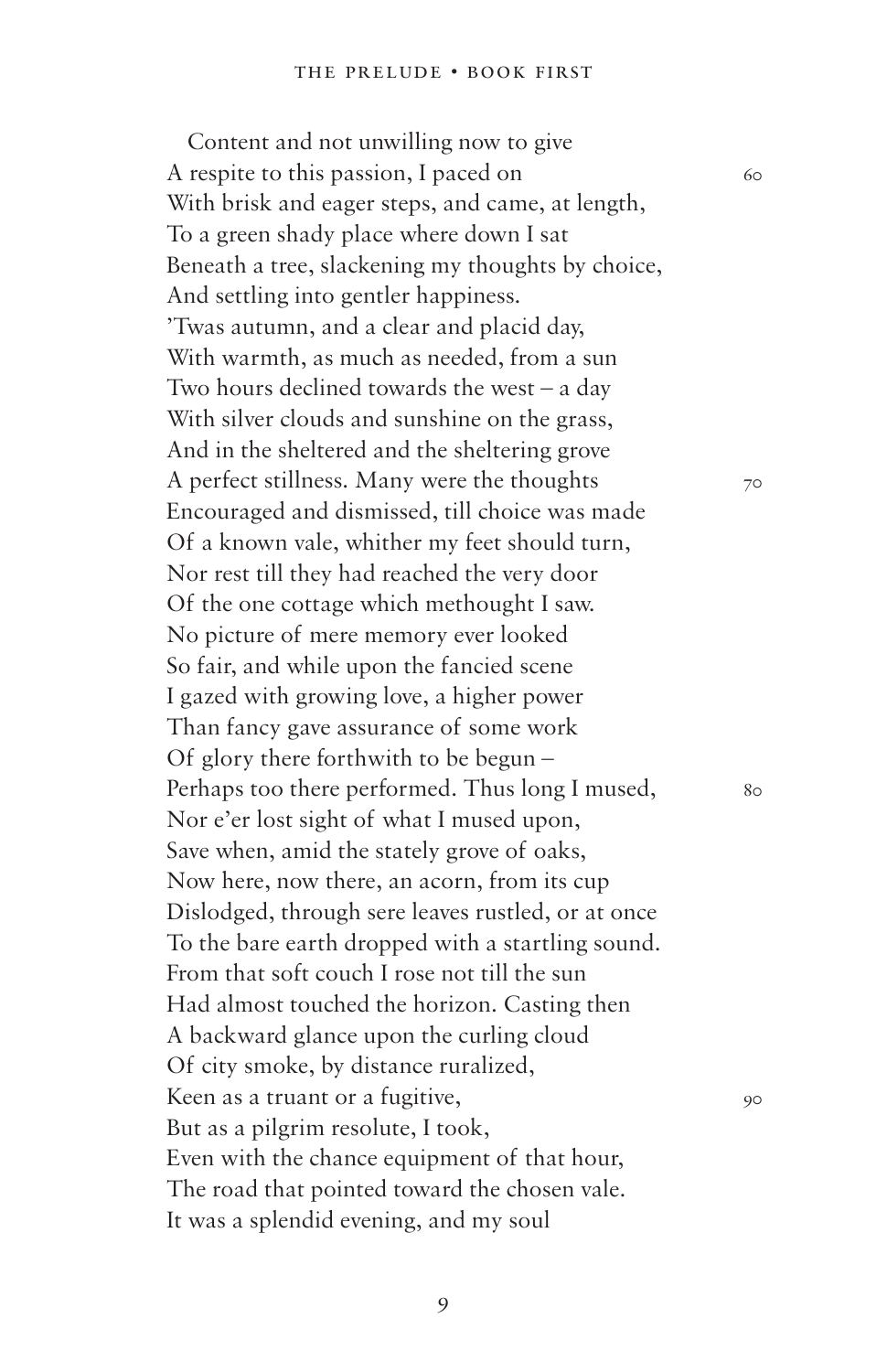Once more made trial of her strength, nor lacked Aeolian visitations, but the harp Was soon defrauded,\* and the banded host Of harmony dispersed in straggling sounds And lastly utter silence! "Be it so: Why think of anything but present good?"  $100$ So, like a homebound labourer I pursued My way beneath the mellowing sun, that shed Mild influence, nor left in me one wish Again to bend the sabbath of that time To a servile yoke. What need of many words? A pleasant loitering journey, through three days Continued, brought me to my hermitage. I spare to tell of what ensued, the life In common things – the endless store of things, Rare, or at least so seeming, every day 110 Found all about me in one neighbourhood – The self-congratulation\* and, from morn To night, unbroken cheerfulness serene. But speedily an earnest longing rose To brace myself to some determined aim, Reading or thinking – either to lay up New stores or rescue from decay the old By timely interference: and therewith Came hopes still higher, that with outward life I might endue some airy fantasies 120 That had been floating loose about for years, And to such beings temperately deal forth The many feelings that oppressed my heart. That hope hath been discouraged; welcome light Dawns from the east, but dawns to disappear And mock me with a sky that ripens not Into a steady morning: if my mind, Remembering the bold promise of the past, Would gladly grapple with some noble theme, Vain is her wish; where'er she turns, she finds  $130$ Impediments from day to day renewed.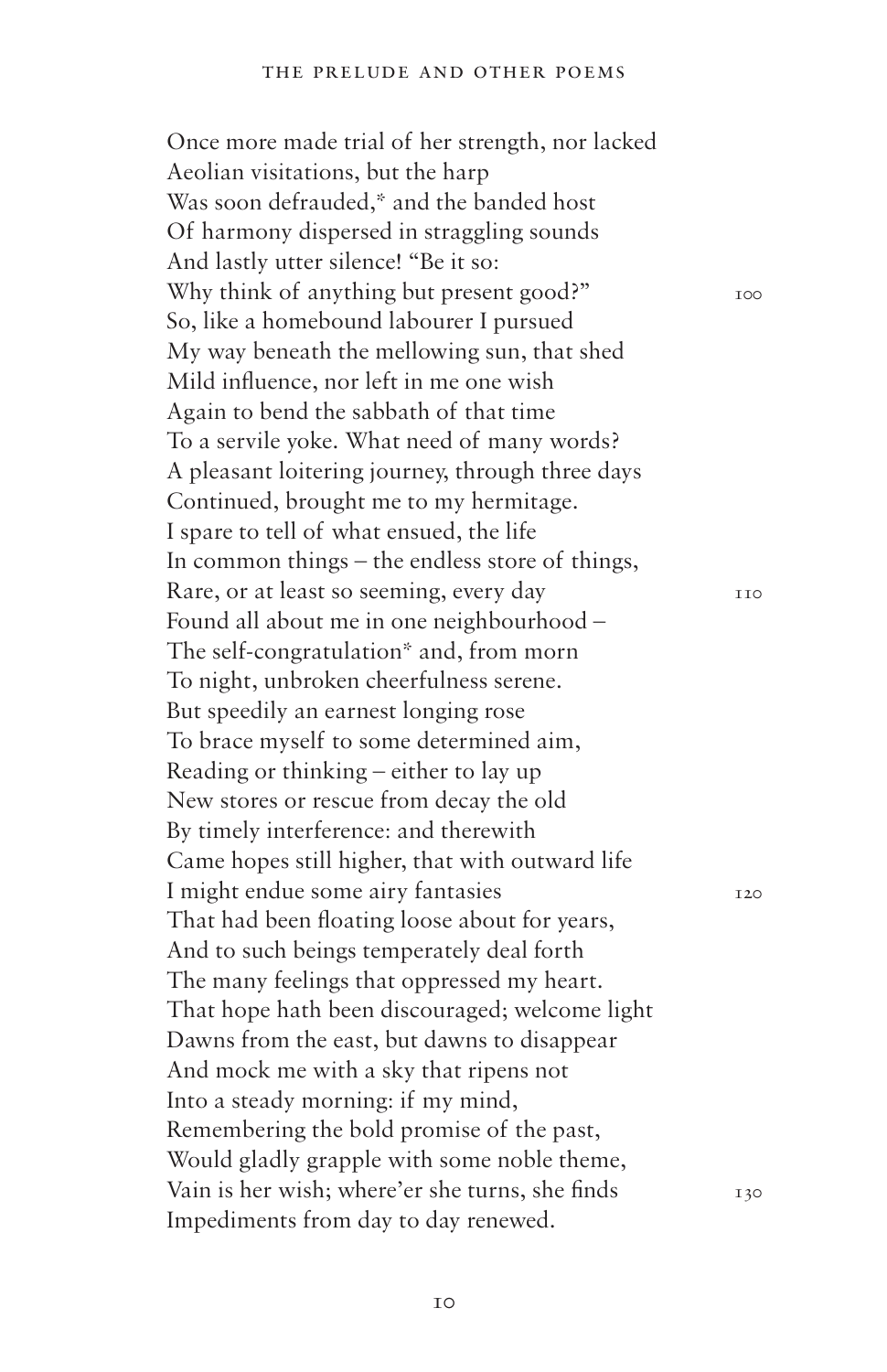And now it would content me to yield up Those lofty hopes awhile for present gifts Of humbler industry. But – oh, dear friend! The poet, gentle creature as he is, Hath, like the lover, his unruly times – His fits when he is neither sick nor well, Though no distress be near him but his own Unmanageable thoughts: his mind, best pleased While she as duteous as the mother dove  $140$ Sits brooding, lives not always to that end, But, like the innocent bird, hath goadings-on That drive her as in trouble through the groves. With me is now such passion, to be blamed No otherwise than as it lasts too long.

When, as becomes a man who would prepare For such an arduous work, I through myself Make rigorous inquisition, the report Is often cheering, for I neither seem To lack that first great gift, the vital soul,  $150$ Nor general truths, which are themselves a sort Of elements and agents, under-powers, Subordinate helpers of the living mind; Nor am I naked of external things, Forms, images, nor numerous other aids Of less regard, though won perhaps with toil And needful to build up a poet's praise. Time, place and manners do I seek, and these Are found in plenteous store, but nowhere such As may be singled out with steady choice  $-$  160 No little band of yet remembered names Whom I, in perfect confidence, might hope To summon back from lonesome banishment And make them dwellers in the hearts of men Now living or to live in future years. Sometimes the ambitious power of choice, mistaking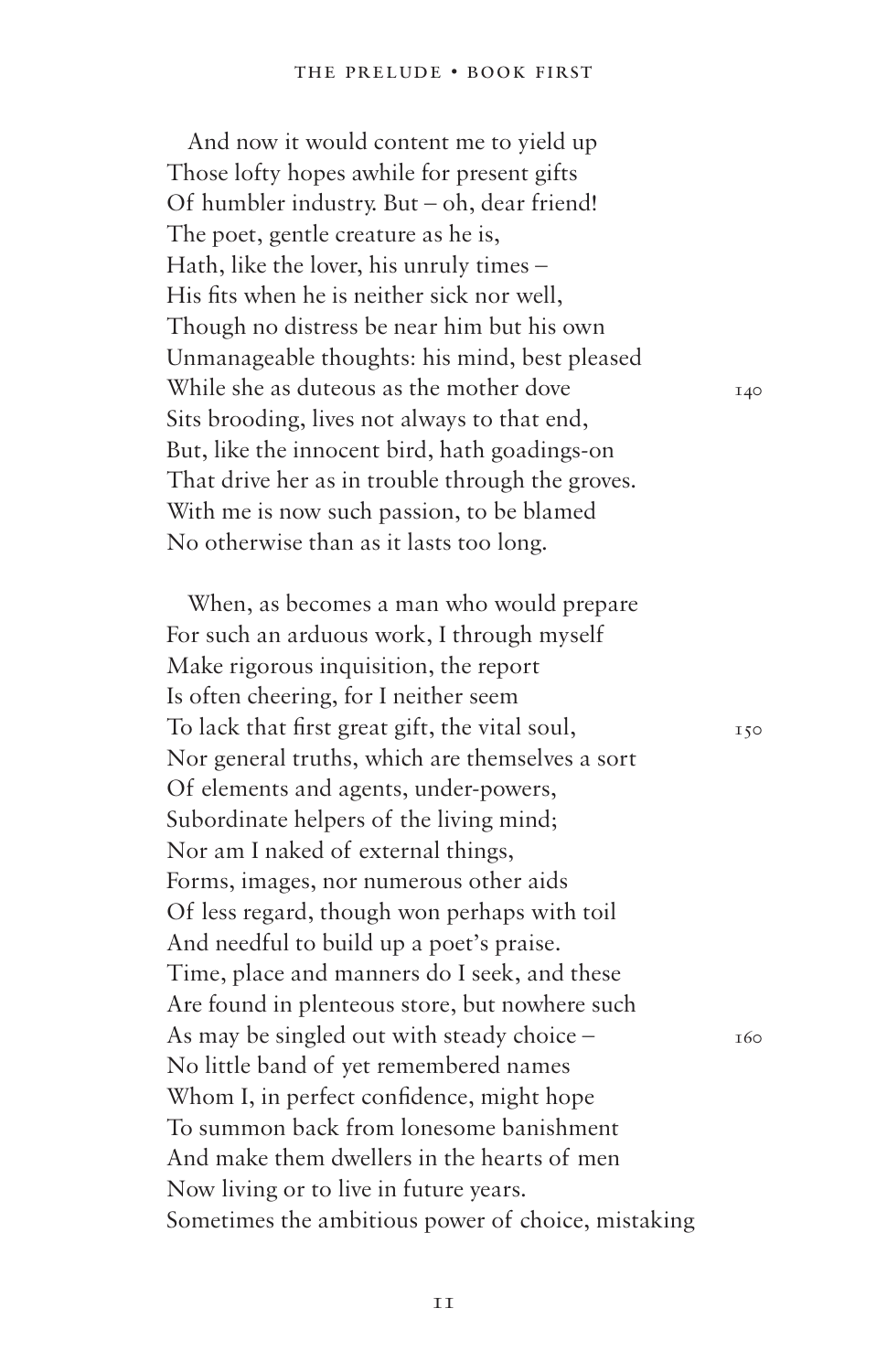Proud spring-tide swellings for a regular sea, Will settle on some British theme, some old Romantic tale by Milton left unsung; More often turning to some gentle place  $170$ Within the groves of chivalry, I pipe To shepherd swains, or seated harp in hand, Amid reposing knights by a riverside Or fountain, listen to the grave reports Of dire enchantments faced and overcome By the strong mind, and tales of warlike feats, Where spear encountered spear, and sword with sword Fought, as if conscious of the blazonry That the shield bore, so glorious was the strife; Whence inspiration for a song that winds  $180$ Through ever-changing scenes of votive quest, Wrongs to redress, harmonious tribute paid To patient courage and unblemished truth, To firm devotion, zeal unquenchable And Christian meekness hallowing faithful loves. Sometimes, more sternly moved, I would relate How vanquished Mithridates northward passed And, hidden in the cloud of years, became Odin, the father of a race by whom Perished the Roman Empire – how the friends  $190$ And followers of Sertorius, out of Spain Flying, found shelter in the Fortunate Isles And left their usages, their arts and laws, To disappear by a slow gradual death – To dwindle and to perish one by one, Starved in those narrow bounds, but not the soul Of Liberty, which fifteen hundred years Survived and, when the European came With skill and power that might not be withstood, Did, like a pestilence, maintain its hold 200 And wasted down by glorious death that race Of natural heroes.\* Or I would record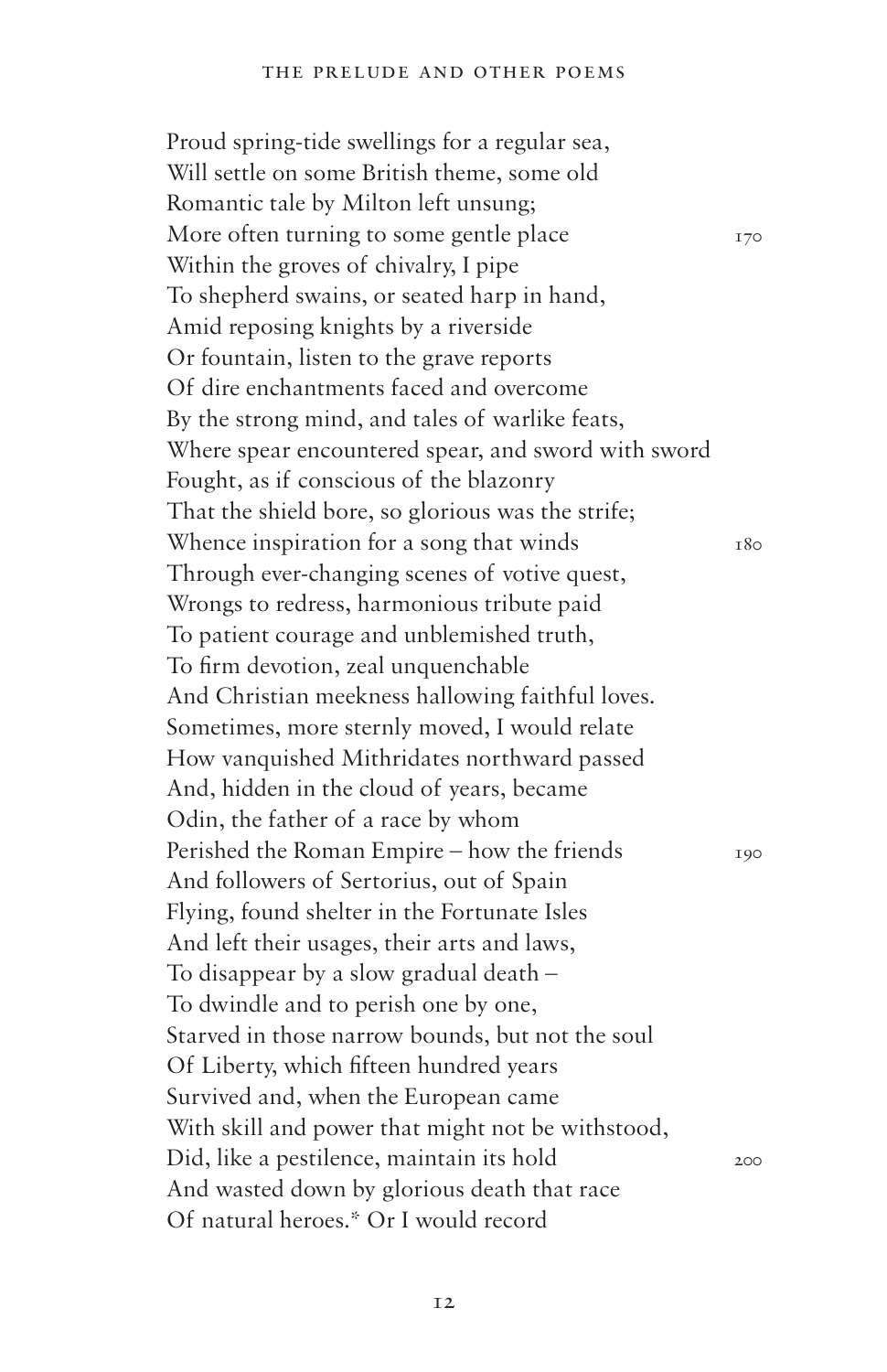How, in tyrannic times, some high-souled man, Unnamed among the chronicles of kings, Suffered in silence for truth's sake; or tell How that one Frenchman, through continued force Of meditation on the inhuman deeds Of those who conquered first the Indian Isles, Went single in his ministry across The ocean – not to comfort the oppressed,  $_{210}$ But, like a thirsty wind, to roam about Withering the oppressor;\* how Gustavus sought Help at his need in Dalecarlia's mines;\* How Wallace fought for Scotland – left the name Of Wallace to be found, like a wild flower, All over his dear country – left the deeds Of Wallace, like a family of ghosts, To people the steep rocks and riverbanks, Her natural sanctuaries, with a local soul Of independence and stern liberty. Sometimes it suits me better to invent A tale from my own heart, more near akin To my own passions and habitual thoughts – Some variegated story, in the main Lofty, but the unsubstantial structure melts Before the very sun that brightens it, Mist into air dissolving! Then a wish, My best and favourite aspiration, mounts With yearning toward some philosophic song Of truth that cherishes our daily life,  $230$ With meditations passionate from deep Recesses in man's heart, immortal verse Thoughtfully fitted to the Orphean lyre; But from this awful burthen I full soon Take refuge and beguile myself with trust That mellower years will bring a riper mind And clearer insight. Thus my days are passed In contradiction, with no skill to part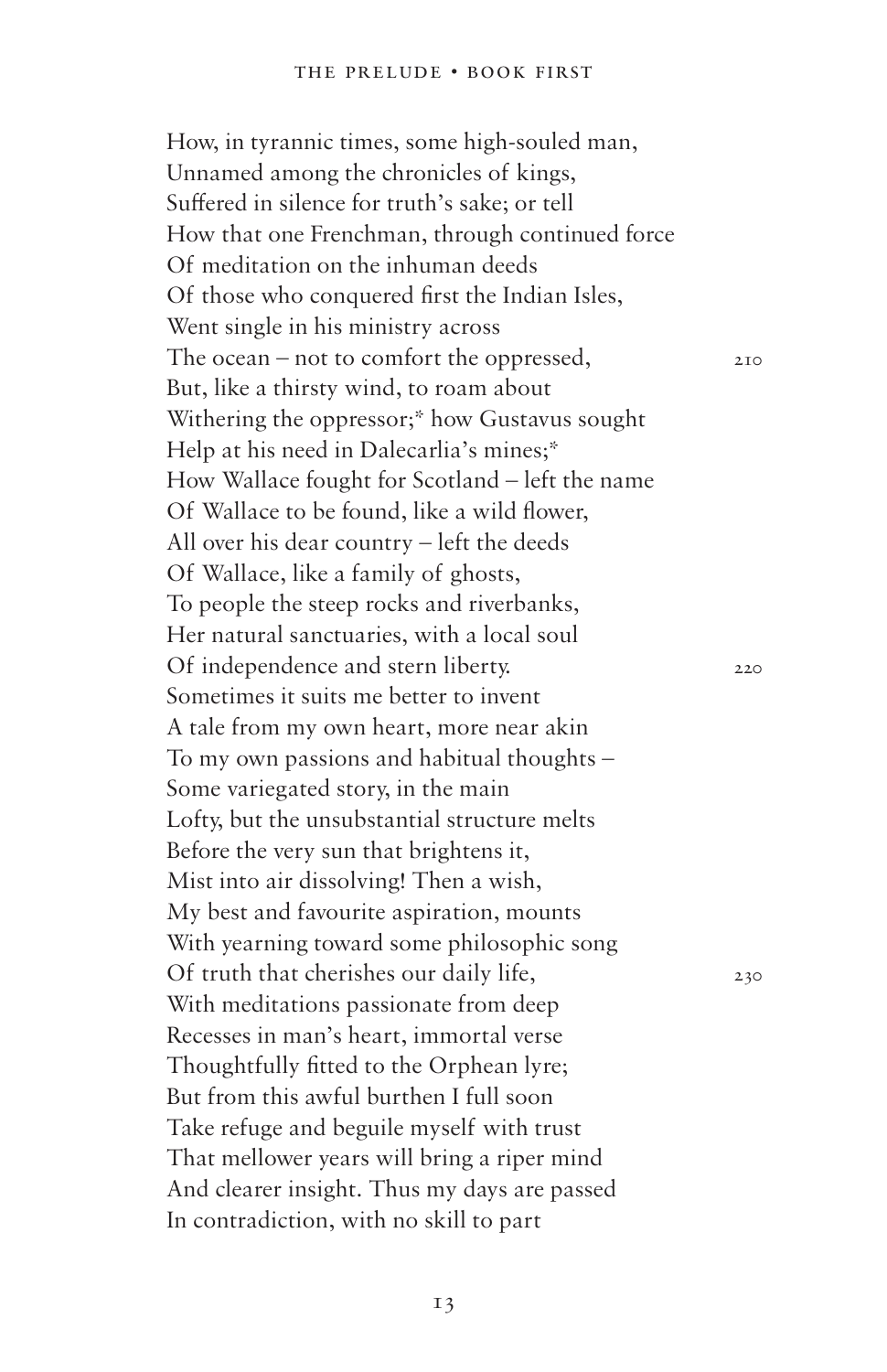Vague longing, haply bred by want of power, From paramount impulse not to be withstood,  $_{240}$ A timorous capacity from prudence – From circumspection, infinite delay. Humility and modest awe themselves Betray me, serving often for a cloak To a more subtle selfishness – that now Locks every function up in blank reserve, Now dupes me, trusting to an anxious eye That with intrusive restlessness beats off Simplicity and self-presented truth. Ah! Better far than this, to stray about  $250$ Voluptuously through fields and rural walks And ask no record of the hours, resigned To vacant musing, unreproved neglect Of all things and deliberate holiday. Far better never to have heard the name Of zeal and just ambition than to live Baffled and plagued by a mind that every hour Turns recreant to her task, takes heart again, Then feels immediately some hollow thought Hang like an interdict upon her hopes. This is my lot, for either still I find Some imperfection in the chosen theme, Or see of absolute accomplishment Much wanting, so much wanting, in myself That I recoil and droop and seek repose In listlessness from vain perplexity, Unprofitably travelling toward the grave, Like a false steward who hath much received And renders nothing back.\*

Was it for this

That one, the fairest of all rivers, loved  $270$ To blend his murmurs with my nurse's song And from his alder shades and rocky falls,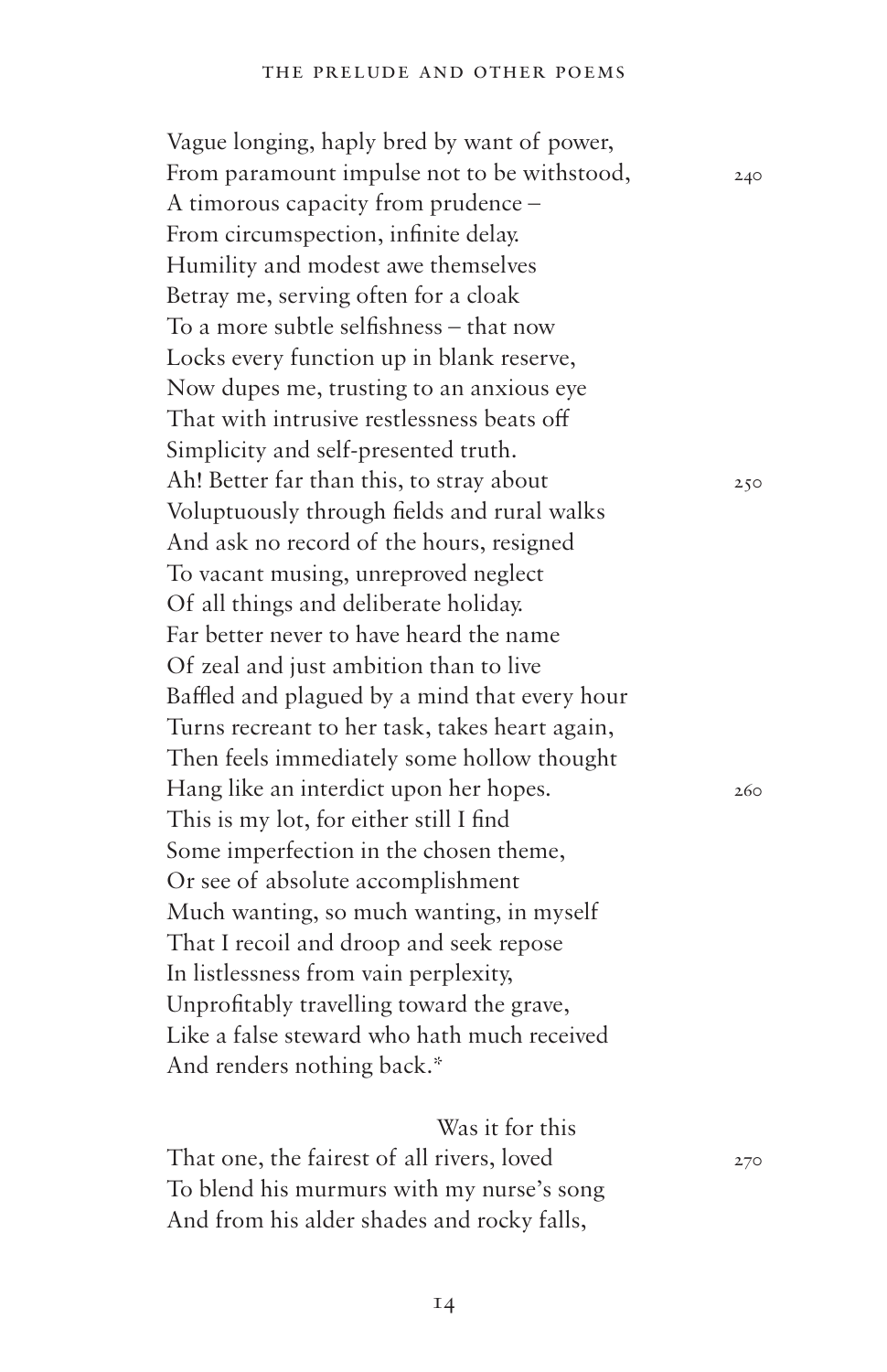And from his fords and shallows, sent a voice That flowed along my dreams? For this, didst thou, O Derwent, winding among grassy holms\* Where I was looking on, a babe in arms, Make ceaseless music that composed my thoughts To more than infant softness, giving me, Amid the fretful dwellings of mankind, A foretaste, a dim earnest, of the calm 280 That Nature breathes among the hills and groves? When he had left the mountains and received On his smooth breast the shadow of those towers That yet survive, a shattered monument Of feudal sway,\* the bright-blue river passed Along the margin of our terrace walk – A tempting playmate whom we dearly loved. Oh, many a time have I, a five years' child, In a small mill-race\* severed from his stream, Made one long bathing of a summer's day, 290 Basked in the sun and plunged and basked again Alternate, all a summer's day, or scoured The sandy fields, leaping through flowery groves Of yellow ragwort; or when rock and hill, The woods and distant Skiddaw's\* lofty height Were bronzed with deepest radiance, stood alone Beneath the sky, as if I had been born On Indian plains and from my mother's hut Had run abroad in wantonness to sport, A naked savage, in the thunder shower.  $300$ 

Fair seed time had my soul, and I grew up Fostered alike by beauty and by fear: Much favoured in my birthplace, and no less In that beloved vale to which erelong We were transplanted – there were we let loose For sports of wider range. Ere I had told Ten birthdays, when among the mountain slopes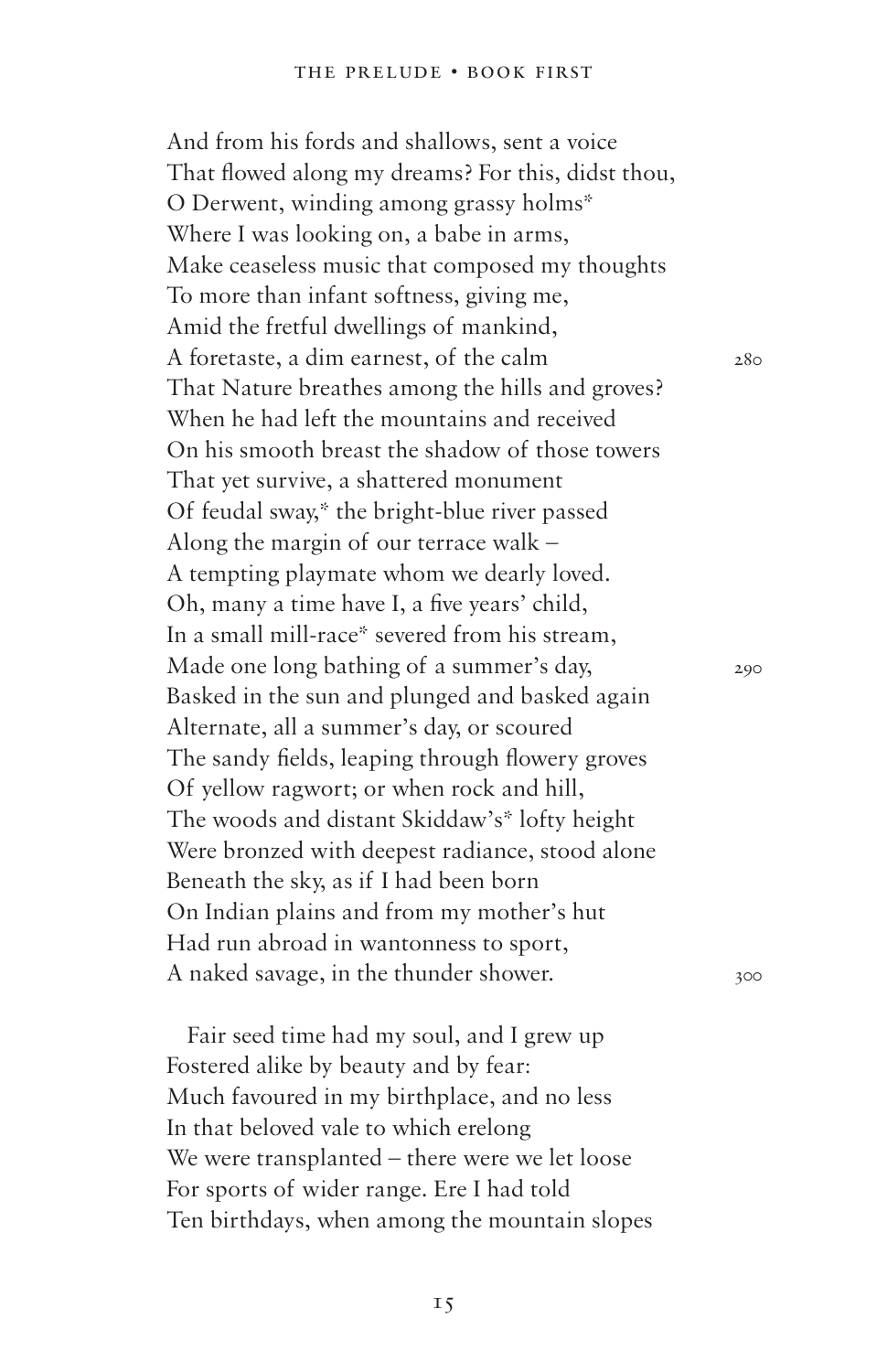Frost and the breath of frosty wind had snapped The last autumnal crocus, 'twas my joy With store of springes o'er my shoulder hung  $310$ To range the open heights where woodcocks run Along the smooth green turf. Through half the night, Scudding away from snare to snare, I plied That anxious visitation – moon and stars Were shining o'er my head. I was alone, And seemed to be a trouble to the peace That dwelt among them. Sometimes it befell In these night wanderings that a strong desire O'erpowered my better reason, and the bird Which was the captive of another's toil  $320$ Became my prey; and when the deed was done, I heard among the solitary hills Low breathings coming after me, and sounds Of undistinguishable motion, steps Almost as silent as the turf they trod.

Nor less when spring had warmed the cultured vale Moved we as plunderers where the mother bird Had in high places built her lodge. Though mean Our object and inglorious, yet the end Was not ignoble. Oh! When I have hung  $330$ Above the raven's nest, by knots of grass And half-inch fissures in the slippery rock But ill-sustained and almost (so it seemed) Suspended by the blast that blew amain, Shouldering the naked crag, oh, at that time While on the perilous ridge I hung alone, With what strange utterance did the loud dry wind Blow through my ear! The sky seemed not a sky Of earth – and with what motion moved the clouds!

Dust as we are, the immortal spirit grows  $340$ Like harmony in music; there is a dark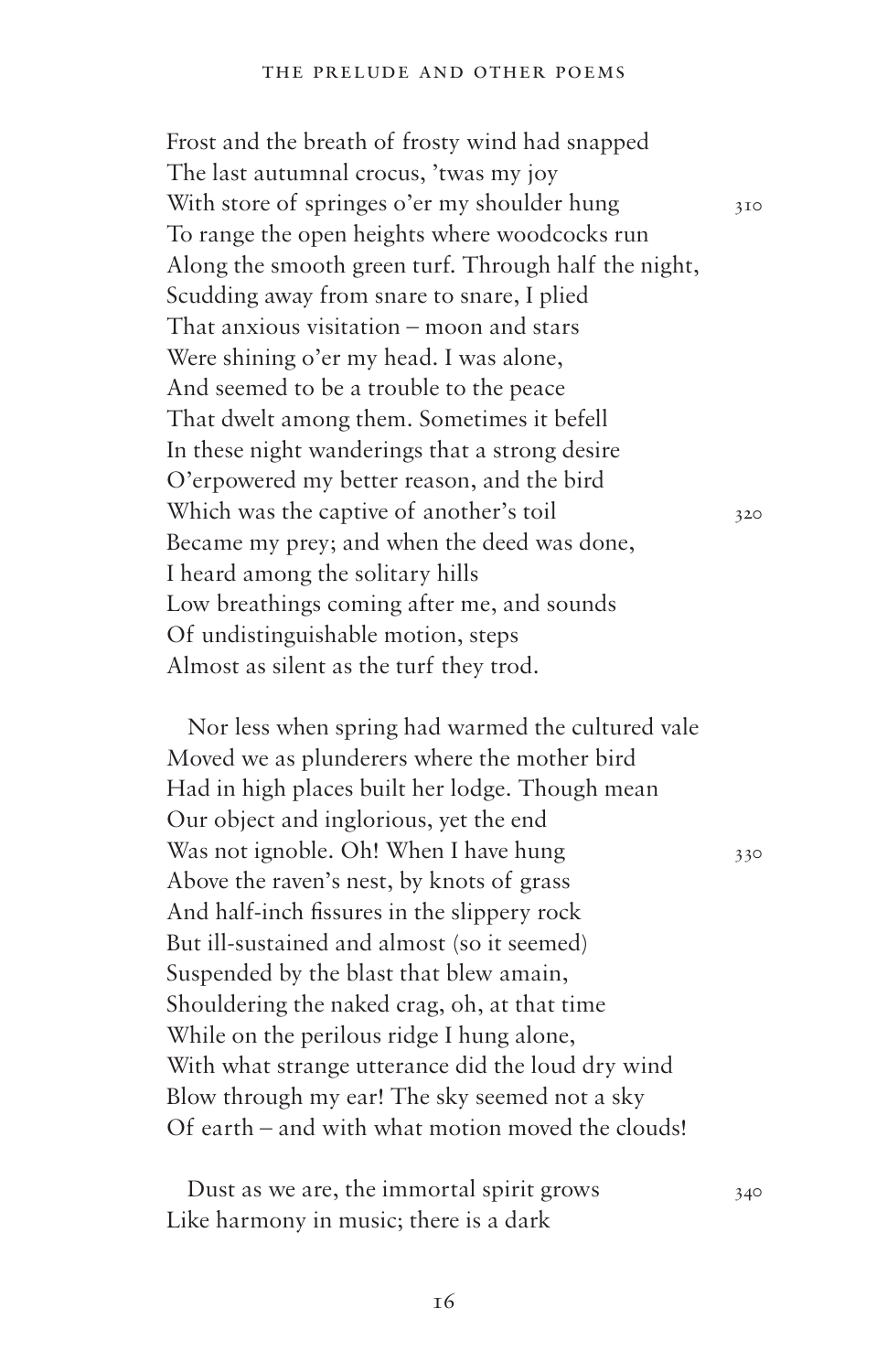Inscrutable workmanship that reconciles Discordant elements – makes them cling together In one society. How strange that all The terrors, pains and early miseries, Regrets, vexations, lassitudes interfused Within my mind, should e'er have borne a part – And that a needful part – in making up The calm existence that is mine when I Am worthy of myself! Praise to the end! Thanks to the means which Nature deigned to employ, Whether her fearless visitings or those That came with soft alarm, like hurtless light Opening the peaceful clouds – or she may use Severer interventions, ministry More palpable, as best might suit her aim.

One summer evening (led by her) I found A little boat tied to a willow tree Within a rocky cave, its usual home. Straight I unloosed her chain and, stepping in,  $\frac{360}{20}$ Pushed from the shore. It was an act of stealth And troubled pleasure, nor without the voice Of mountain echoes did my boat move on, Leaving behind her still, on either side, Small circles glittering idly in the moon, Until they melted all into one track Of sparkling light. But now, like one who rows, Proud of his skill, to reach a chosen point With an unswerving line, I fixed my view Upon the summit of a craggy ridge,  $370$ The horizon's utmost boundary: far above Was nothing but the stars and the grey sky. She was an elfin pinnace. Lustily I dipped my oars into the silent lake, And, as I rose upon the stroke, my boat Went heaving through the water like a swan,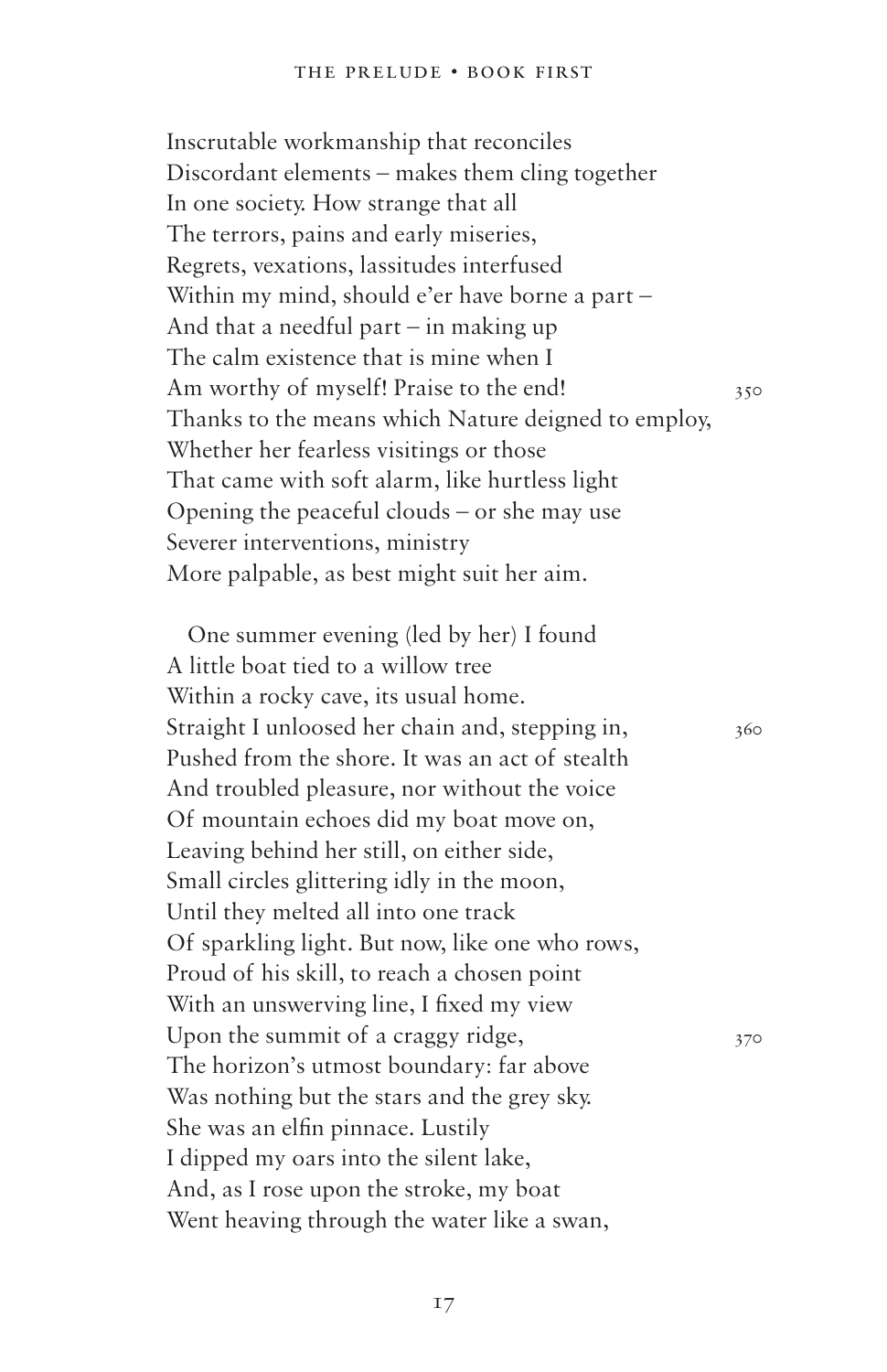When, from behind that craggy steep, till then The horizon's bound, a huge peak, black and huge, As if with voluntary power instinct Upreared its head. I struck and struck again,  $380$ And growing still in stature the grim shape Towered up between me and the stars, and still, For so it seemed, with purpose of its own And measured motion like a living thing, Strode after me. With trembling oars I turned, And through the silent water stole my way Back to the covert of the willow tree. There in her mooring place I left my bark, And through the meadows homeward went, in grave And serious mood; but after I had seen 390 That spectacle, for many days my brain Worked with a dim and undetermined sense Of unknown modes of being; o'er my thoughts There hung a darkness – call it solitude Or blank desertion. No familiar shapes Remained, no pleasant images of trees, Of sea or sky, no colours of green fields, But huge and mighty forms, that do not live Like living men, moved slowly through the mind By day, and were a trouble to my dreams.

Wisdom and Spirit of the universe! Thou Soul that art the eternity of thought, That givest to forms and images a breath And everlasting motion, not in vain By day or starlight thus from my first dawn Of childhood didst thou intertwine for me The passions that build up our human soul; Not with the mean and vulgar works of man, But with high objects, with enduring things, With life and nature, purifying thus  $410$ The elements of feeling and of thought,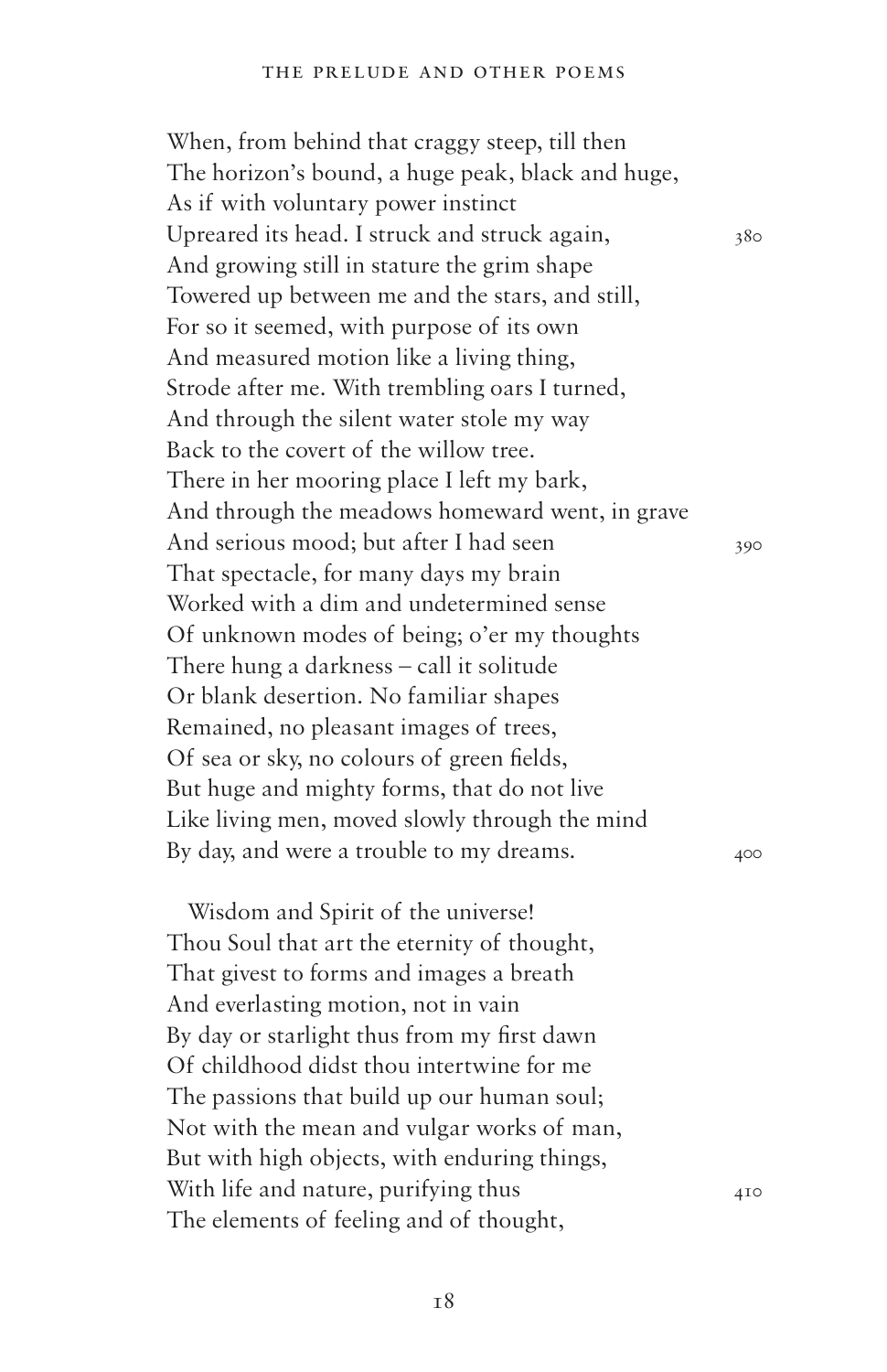And sanctifying, by such discipline, Both pain and fear, until we recognize A grandeur in the beatings of the heart. Nor was this fellowship vouchsafed to me With stinted kindness. In November days, When vapours rolling down the valley made A lonely scene more lonesome, among woods, At noon and mid the calm of summer nights, When, by the margin of the trembling lake,  $420$ Beneath the gloomy hills homeward I went In solitude, such intercourse was mine – Mine was it in the fields both day and night, And by the waters, all the summer long.

And in the frosty season, when the sun Was set and, visible for many a mile, The cottage windows blazed through twilight gloom, I heeded not their summons: happy time It was indeed for all of us – for me It was a time of rapture! Clear and loud 430 The village clock tolled six. I wheeled about, Proud and exulting like an untired horse That cares not for his home. All shod with steel, We hissed along the polished ice in games Confederate, imitative of the chase And woodland pleasures – the resounding horn, The pack loud chiming and the hunted hare. So through the darkness and the cold we flew. And not a voice was idle: with the din Smitten, the precipices rang aloud;  $440$ The leafless trees and every icy crag Tinkled like iron; while far distant hills Into the tumult sent an alien sound Of melancholy not unnoticed, while the stars Eastward were sparkling clear and, in the west, The orange sky of evening died away.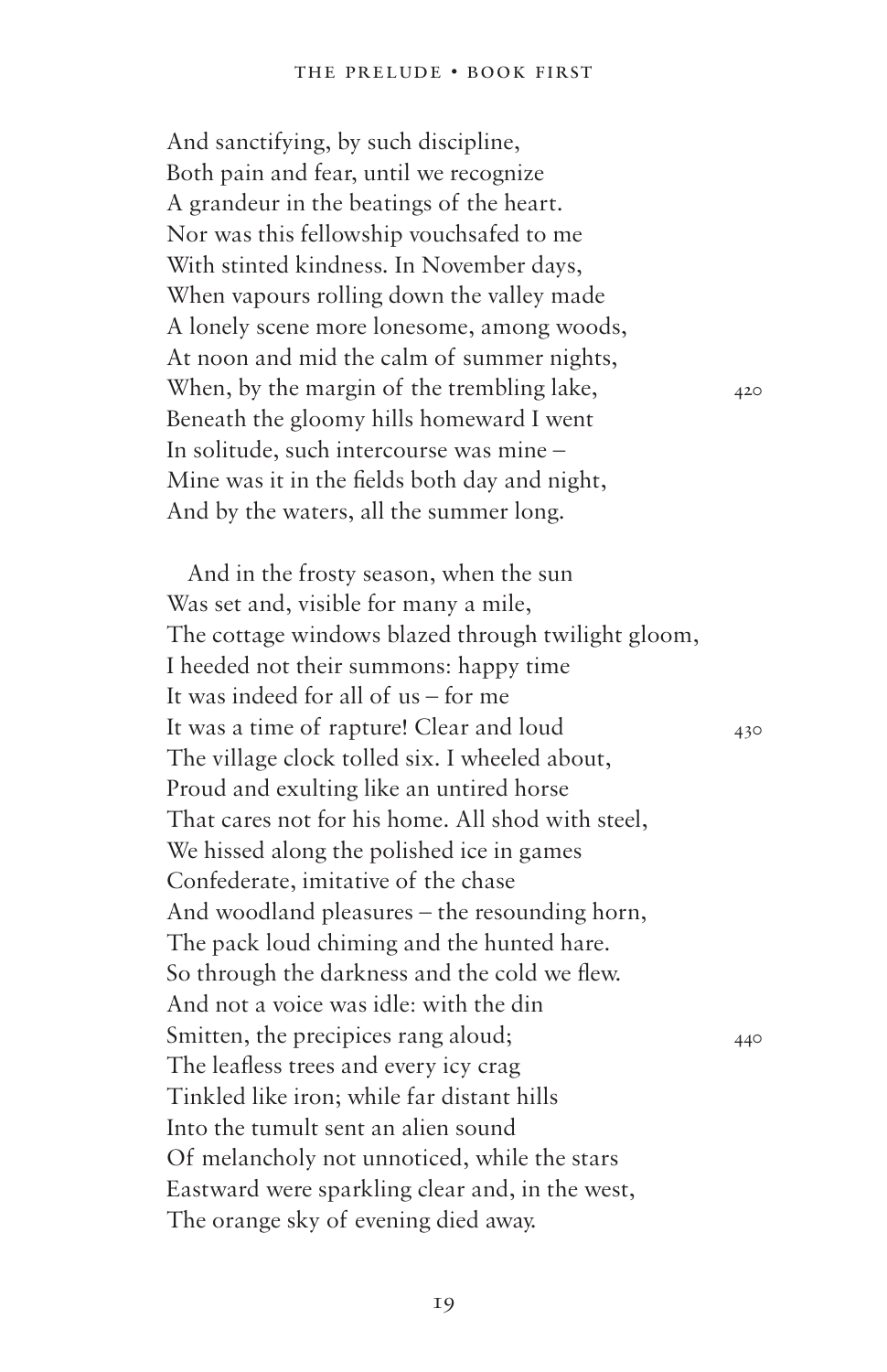## great poets series

Each volume is based on the most authoritative text, and reflects  $Alma's$ commitment to provide affordable editions with valuable insight into the great poets' works.



Selected Poems Blake, William ISBN: 9781847498212 £7.99 • PB • 288 pp



Paradise Lost Milton, John ISBN: 9781847498038 £7.99 • PB • 320 pp



The Rime of the Ancient Mariner Coleridge, Samuel Taylor ISBN: 9781847497529 £7.99 • PB • 256 pp



Sonnets Shakespeare, William ISBN: 9781847496089 £4.99 • PB • 256 pp



Complete Poems Keats, John ISBN: 9781847497567 £9.99 • PB • 520 pp



Leaves of Grass Whitman, Walt ISBN: 9781847497550 £8.99 • PB • 288 pp

## more poetry titles

Dante Alighieri: *Inferno, Purgatory, Paradise, Rime, Vita Nuova, Love Poems*; Alexander Pushkin: *Lyrics Vol. 1 and 2, Love Poems, Ruslan and Lyudmila*; François Villon: *The Testament and Other Poems*; Cecco Angiolieri: *Sonnets*; Guido Cavalcanti: *Complete Poems*; Emily Brontë: *Poems from the Moor*; Anonymous: *Beowulf*; Ugo Foscolo: *Sepulchres*; W.B. Yeats: *Selected Poems*; Charles Baudelaire: *The Flowers of Evil*; Sándor Márai: *The Withering World*; Antonia Pozzi: *Poems*; Giuseppe Gioacchino Belli: *Sonnets*; Dickens: *Poems*

WWW.ALMABooKS.CoM/PoETRY